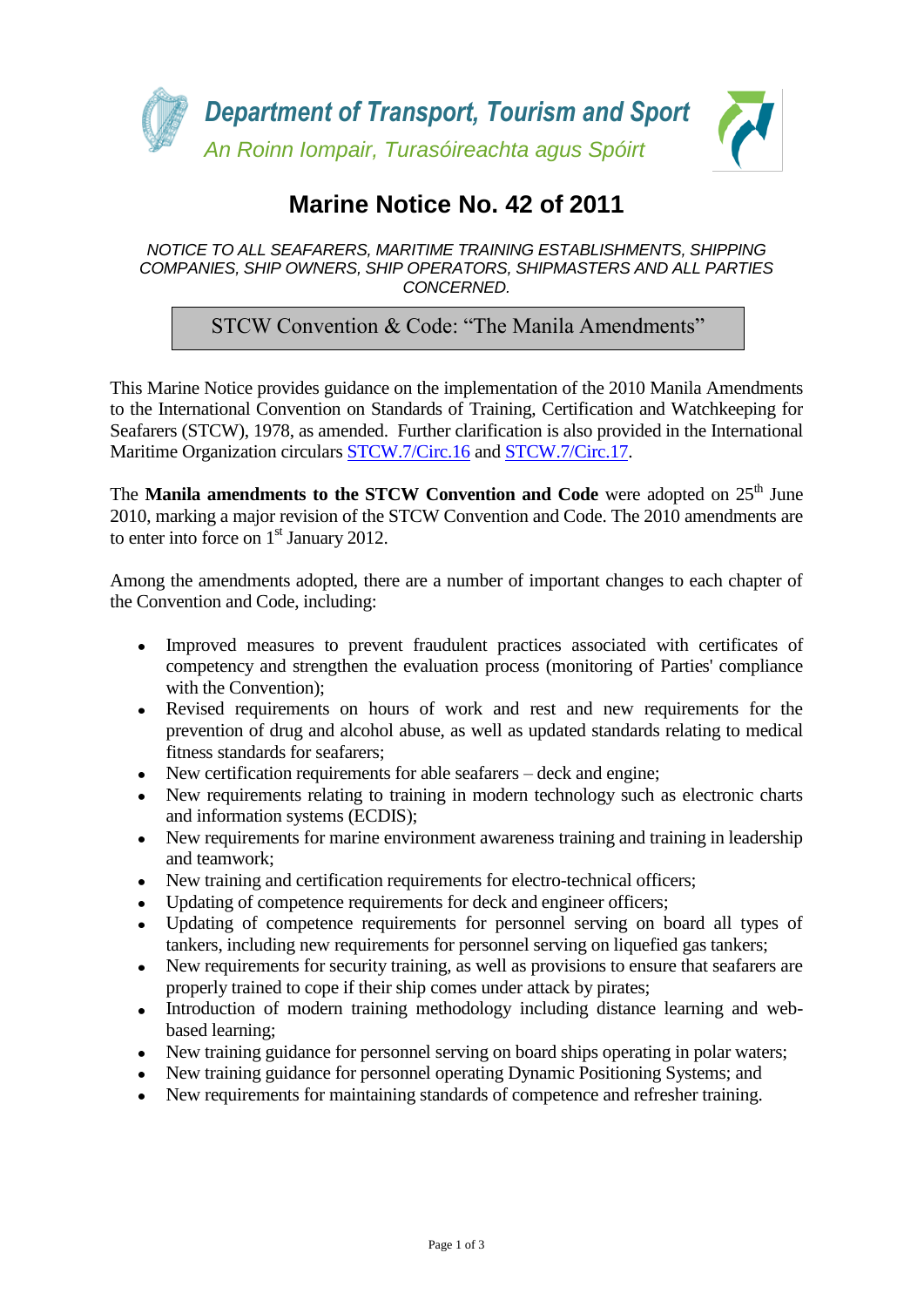## **Implementation Schedule**

## **STCW Certification**

Seafarers holding valid STCW certificates issued prior to  $1<sup>st</sup>$  January 2012 will have to meet the new requirements, including new refresher training, in order for their certificates to be revalidated beyond 1<sup>st</sup> January 2017. Further details concerning this will be issued in a separate Marine Notice.

From the  $1<sup>st</sup>$  July 2013, all new entrants commencing training will have to be trained according to the new standards.

Up to  $1<sup>st</sup>$  January 2017, seafarers that commenced training before  $1<sup>st</sup>$  July 2013 may be issued with certificates in accordance with the provisions of the Convention which applied immediately prior to  $1<sup>st</sup>$  January 2012.

#### **Security Training**

From 1<sup>st</sup> January 2014, all seafarers will have to be trained and certified in security matters in accordance with the new 2010 provisions, which include new anti-piracy elements.

#### **Medical Certification**

Medical certificates will be issued in accordance with current requirements until 2017. After this date, all medical certificates must be issued in accordance with the Manila Amendments. Further details concerning this will be issued in a separate Marine Notice.

The Annex below contains a diagram showing an outline of the implementation dates of the 2010 Manila Amendments.

Director General Maritime Safety Directorate Department of Transport, Tourism and Sport Leeson Lane Dublin 2

10/08/2011 (Encl. Annex)

> For any technical assistance in relation to this Marine Notice, please contact: The Marine Survey Office, Leeson Lane, Dublin 2, tel: +353-(0)1-678 3400. For general enquiries, please contact the Maritime Safety Policy Division, tel: +353-(0)1-678 3418. Written enquiries concerning Marine Notices should be addressed to: Maritime Safety Directorate, Department of Transport, Tourism and Sport, Leeson Lane, Dublin 2, Ireland, email: marinenotices@dttas.ie or visit us at[: www.dttas.ie](http://www.dttas.ie/)